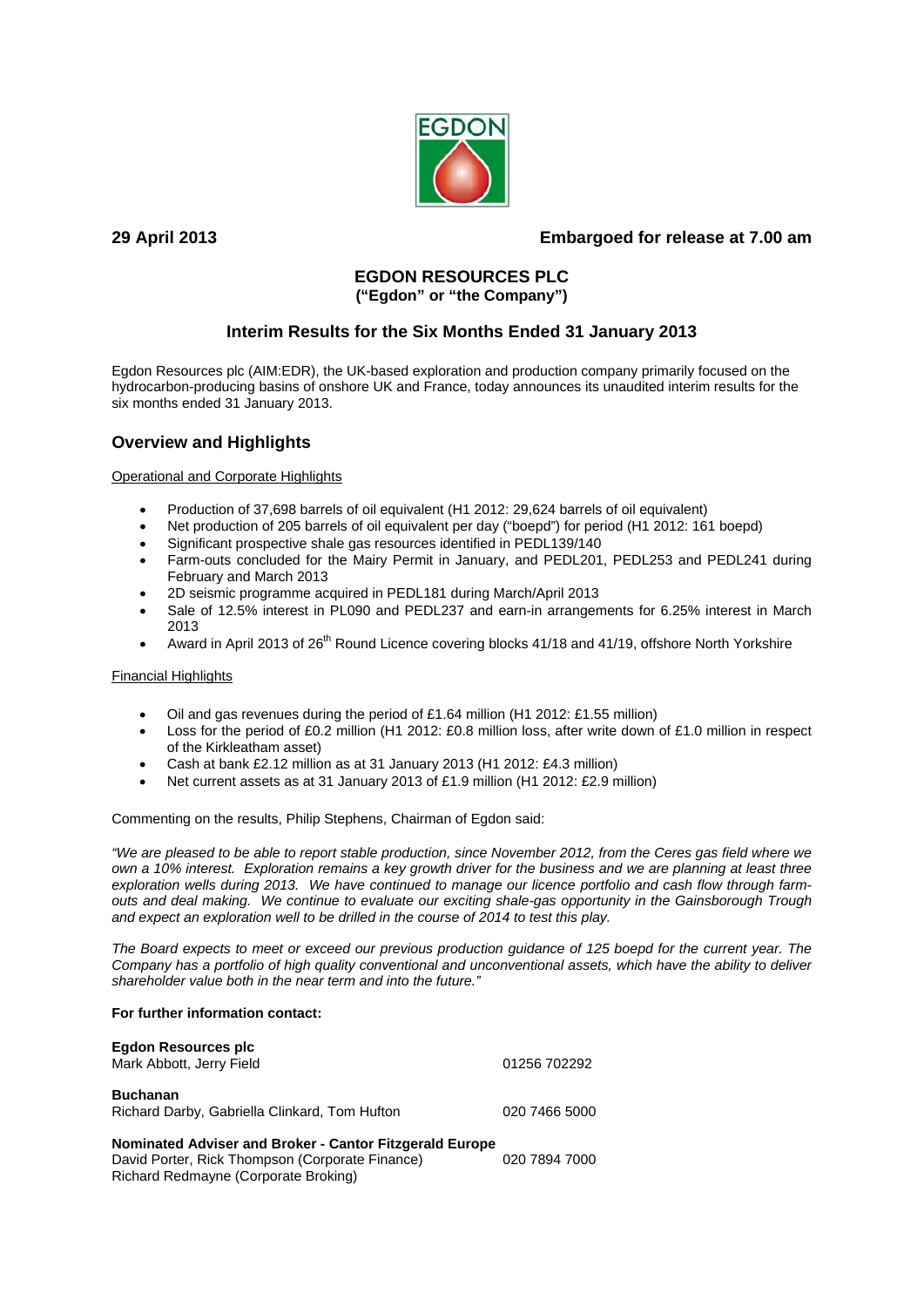### **Chairman's Statement**

I am able to report that good progress has been made during the period in relation to a number of key objectives as set out in our revised strategy late in 2012.

Revenue has seen growth of some 6% on the same period last year. The Ceres gas field was returned to stable production in November 2012 and we expect to see an increasing revenue contribution from Ceres during 2013 along with continued production from our onshore oil fields.

We have made progress on a number of site and planning matters during the period and concluded a number of farm-outs during the first quarter of 2013 to reduce our financial and technical exposure on planned drilling and seismic activity. Planning applications have been submitted for the Burton on the Wolds and Wressle exploration wells and we anticipate commencement of exploration drilling operations during the second half of 2013.

During the period we were able to provide independent confirmation of the significant shale-gas potential in our Gainsborough Trough licences and we continue to look to increase our exposure to these potentially valuable and emerging plays. Encouragingly, we have recently seen positive signals from central government in relation to shale-gas with approval given for the resumption of hydraulic fracturing operations, the formation of the Office for Unconventional Gas and Oil ("OFUGO") and the announcement of a review of tax incentives for shale-gas exploration by HMRC.

During the period Egdon became an active member of the UK Onshore Operators Group ("UKOOG") which has re-launched and is looking to promote best practice in relation to onshore oil and gas operations.

We are also delighted by the award in April 2013 of our long-awaited offshore North Yorkshire licence which contains a potentially substantial gas discovery. We will look to make rapid progress in developing our detailed technical understanding and plans for appraising this accumulation using onshore to offshore drilling techniques.

#### **Financial**

The Company recorded a loss after tax of £0.2 million for the six months ended 31 January 2013 (H1 2012: loss of £0.8 million after write down of £1.0 million in respect of the Kirkleatham asset). The loss per share for the period was 0.17p (H1 2012: 0.63p).

Revenue from oil and gas production during the period was up 6 per cent to £1.64 million (H1 2012: £1.55 million) on production of 37,698 barrels of oil equivalent ("boe") (H1 2012: 29,624 boe). This equates to a daily production of 205 boepd (H1 2012: 161 boepd) and includes Ceres production of 25,610 boe.

As at 31 January 2013 the Group had Net Assets of £17.27 million (H1 2012: £19.36 million). This comprises the Group's investments in intangible exploration and appraisal assets of £7.83 million (H1 2012: £7.96 million), Property, Plant and Equipment (our producing assets) of £8.57 million (H1 2012: £9.37 million), net current assets of £1.9 million (H1 2012: £2.9 million), including a debtor of £0.86 million (H1 2012- £nil) in respect of Ceres production revenues and a liability of £1.0 million (H1 2012 - £1.0 million) in relation to the loan from EnCore Oil Limited which falls due for repayment in July 2013 and noncurrent liabilities of £1.01 million (H1 2012: £0.89 million).

The Group ended the period with £2.12 million of cash and cash equivalents (H1 2012: £4.3 million).

#### **Strategy**

The Company advised shareholders in November 2012 of its re-defined strategy focusing on fewer, higher potential assets in three core areas and the near-term objective to monetise non-core assets and farm-out certain opportunities to fund growth.

The core areas are "Northern England", "Southern England" and "France" with the non-conventional opportunities in Northern England defined as a potential growth area for the Company.

#### **Corporate Activity and Portfolio Management**

As at 31 January 2013 Egdon held interests in 28 licences in the UK and France and were awaiting the award of two further licences. During the period we relinquished the Nimes Permit in France. In April 2013 we were offered a 100% interest in a licence covering UK Offshore Blocks 41/18 and 41/19 so at the date of this report we hold interests in 29 Licences and are awaiting the award of the Donzacq permit in France.

We have undertaken an active marketing campaign on certain prospects during the period and can report that good progress has been made in concluding a number of farm-outs.

In January 2013 we completed a farm-out to Hess Oil France (effective date January 2012) and restructuring of a royalty interest with Geoex Eastern Limited ("Geoex") in the Mairy Permit in France which reduced our financial and risk exposure to the Huiron-1 well where we retained a 15% interest. The consideration payable to Geoex comprised \$100,255 payable in cash and 595,207 new Egdon Ordinary shares.

Since January 2013 we have completed a series of farm-outs to Union Jack Oil plc ("Union Jack"). In PEDL201 Union Jack will pay 10% of the cost of the Burton on the Wolds-1 exploration well to earn a 5% interest from Egdon. In PEDL253 they will earn a 6% interest in return for paying 12% of the cost of the Biscathorpe-2 exploration well, and they will pay 20% of the cost of the North Kelsey-1 well to earn a 10% interest in PEDL241 from Egdon. Egdon and Union Jack have also signed a Letter of Intent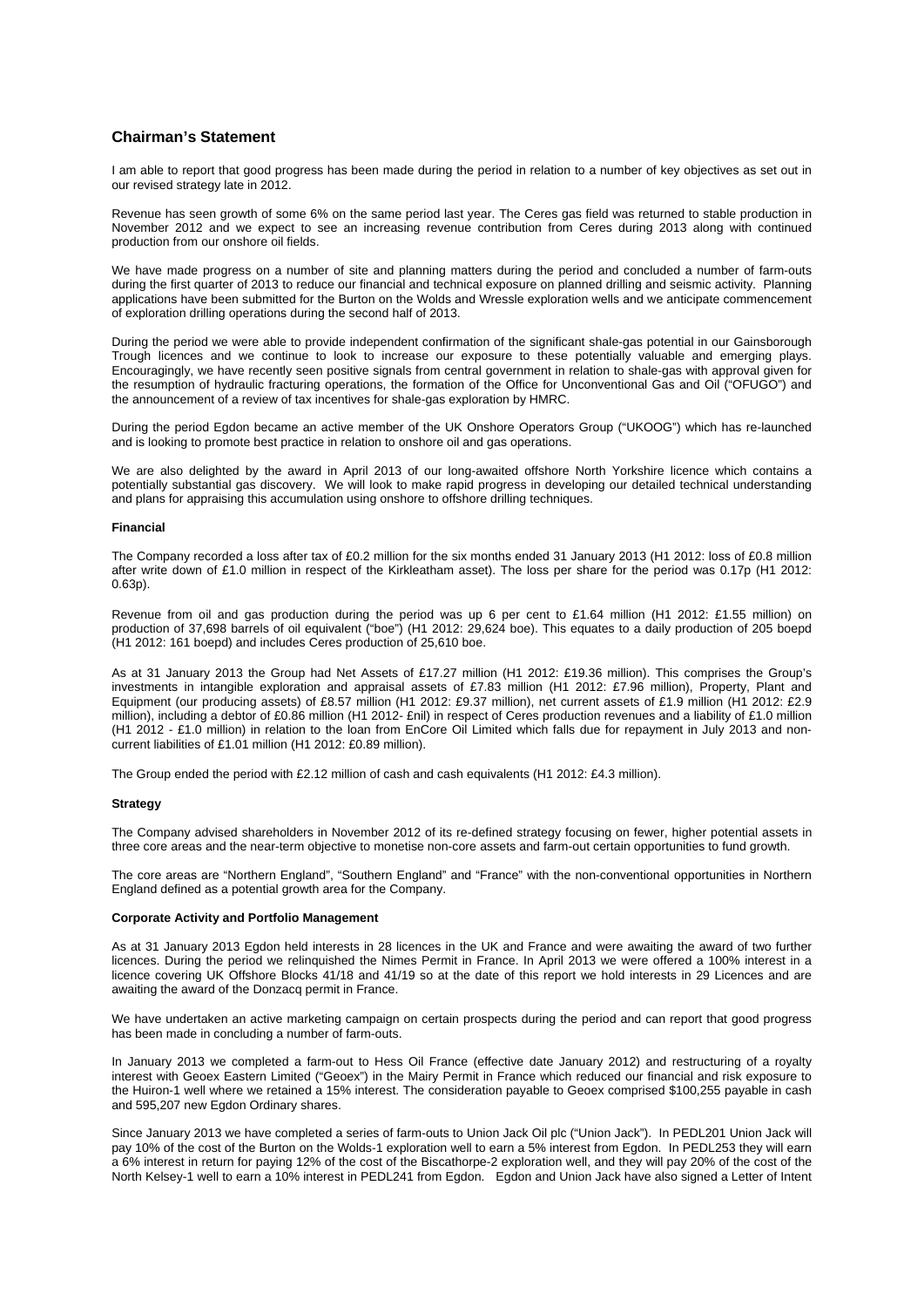which if converted into binding agreements would result in Union Jack farming-in to an additional 5% interest in PEDL241 on the same terms and separately acquiring a 10% participating interest in PEDL005R, limited to the part block that contains the North Somercotes Prospect, in return for paying 20% of the costs of a well on the prospect. The Letter of Intent will expire on 31 July 2013.

During March 2013, Egdon agreed to sell a 12.5% interest in PL090 and PEDL237 to Corfe Energy Limited ("Corfe") for a cash consideration of £500,000. The Waddock Cross field development area in PL090 is excluded from the transaction. Under the terms of an Earn-In Agreement, Egdon will be able to earn back a 6.25% interest in both licences by paying 12.5% of the costs up to a combined maximum of £500,000. The net financial effect of the transaction to Egdon is as if it had benefitted from a "two for one" promote on the relevant proportion of the gross £4 million work programme planned on the Licences.

We continue to engage in discussions on a number of other transactions and hope to be able to update shareholders in the near-future.

### **Production**

Production during the period averaged 205 boepd (H1 2012: 161 boepd) from Keddington, Avington, Dukes Wood/Kirklington and Ceres.

The Keddington oil field continues to produce oil and associated gas from two horizontal wells. We are seeing a decline in production rates as the current well stock depletes. We anticipate the drilling of further sidetrack wells on the field, the first of which is expected later in 2013. We have sanctioned a gas-to-electricity project for the field which will enable up to 1.35 MW of electricity to be generated and exported. Planning consent has recently been received for site modifications and we anticipate first revenues from the scheme during Q4 2013.

The Ceres gas field has been on sustained production since November 2012. During the period ended 31 January 2013 the field produced a total of 2.15 billion cubic feet ("bcf") of gas (Egdon share 0.215 bcf) at an average of c. 24 million cubic feet of gas per day ("mmcfg/d"). Contractually, in order for Ceres and its sister field Eris to access pipeline capacity the production rates at the Mercury and Neptune fields are reduced below their full capability and part of the production from Ceres and Eris is used to compensate the Mercury and Neptune owners for this reduced production level, so called "back-out". The Eris field, which produces through the same infrastructure and is subject to combined contractual agreements with Ceres, has remained offline and is now expected to start production in July, following a planned maintenance shut-down of the facilities (including Ceres) during June. As such Ceres gas alone has been repaying the accumulated deficit of "back-out" gas due to the Mercury and Neptune owners which has built up during the prolonged period of no production at Ceres/Eris. As at 31 January 2013 Egdon had accrued 0.15 bcf of gas due from the Eris Field which will be received from Eris production later in 2013. In due course all "back-out" gas should be recouped from the Mercury and Neptune field owners once they are able to resume unconstrained production.

The Avington oil field has continued on production during the period at levels slightly above expectation and the licence holders continue to review options for additional sidetrack or new wells on the field to increase production.

The Dukes Wood/Kirklington fields have been on production during the period. Both sites have suffered from shut-downs due to frozen surface facilities during the winter's freezing weather. The Dukes Wood-1 well has experienced problems with frequent pump failures and low overall oil rates and as of April 2013 the well has been shut-in whilst a solution to these problems is investigated.

Planning permission for the Waddock Cross field development is expected shortly and we anticipate that production will commence during the third quarter of 2013 at rates of around 30-40 barrels of oil per day ("bopd"). The plan for the first phase of the development is to drill two further horizontal producer wells by 2015.

At Kirkleatham, subject to final confirmation of the sub-surface location, it is anticipated that a sidetrack will be drilled, which will, if successful, enable production to resume prior to the winter gas season in the fourth quarter of 2013.

At Nooks Farm, operations continue to abandon the existing wells and to re-enter and drill a production well on this 1982 gas discovery. Egdon is fully carried for these works with operations expected to be completed around mid-2013. Planning consent has been received for production and electricity generation from the site and first revenues are anticipated during 2014.

#### **Exploration and Appraisal**

The best estimate of our contingent and prospective resources in the UK and France is over 350 million barrels of oil equivalent ("mmboe") which highlights the significant potential for growth from our existing exploration portfolio.

We have defined three core areas for conventional exploration; "Northern England", "Southern England" and "France" with shale-gas and shale-oil opportunities in Northern England defined as potential growth areas for the Company.

**Northern England** comprises our main focus area and spans the East Midlands Petroleum Province and the gas prospective areas of the Cleveland Basin and Southern North Sea Gas Basin.

Drilling activity will be focused in this area during 2013 with exploration wells at Wressle-1 and Burton on the Wolds-1 and potential sidetrack wells at Keddington and Kirkleatham forming the first phase of our planned drilling programme. Subject to obtaining the necessary planning consents, we expect operations to commence during the second half of 2013. The exploration wells will target Net Egdon Best Estimate Prospective Resources of 1.9 million barrels of oil ("mmbo").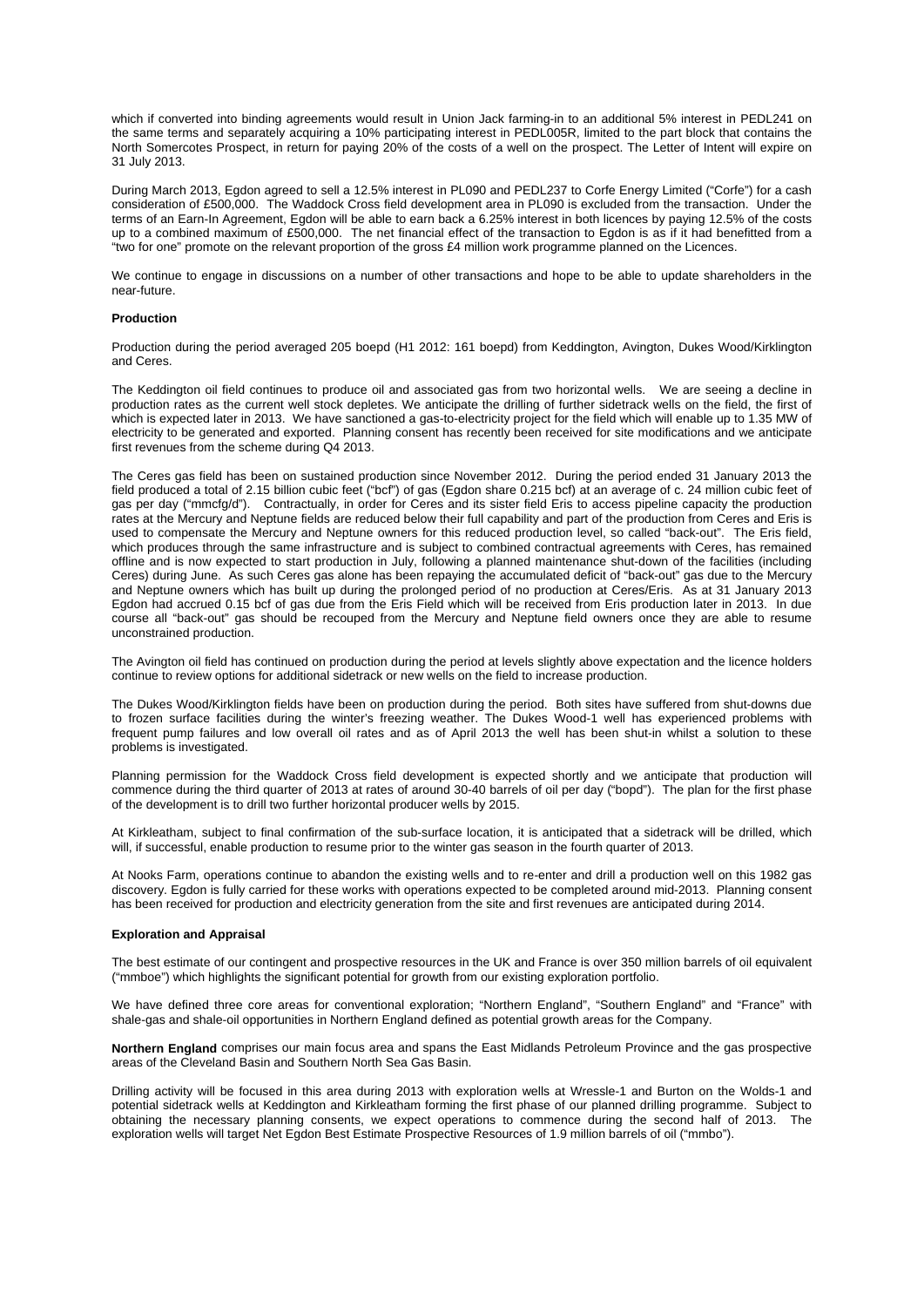Further drilling at Biscathorpe, North Kelsey and Louth will form part of the second phase of the programme, which could commence early in 2014, contingent upon planning and also funding via farm-out and available cash resources. These wells will target a further 11.0 mmbo of Net Egdon Best Estimate Prospective Resources.

Evaluation work continues on all other prospective licences and a 77 kilometre 2D seismic programme in PEDL181 in Lincolnshire was completed during April 2013. This programme was designed to evaluate a number of newly identified prospective structures within the licence.

In April 2013 the Company was offered a 100% interest in a licence covering offshore blocks 41/18 and 41/19 located adjacent to the North Yorkshire coast. The licence contains one of the earliest undeveloped hydrocarbon discoveries in the North Sea made by Total in 1966. The 41/18-1 (A339/1-2) well tested gas at rates of up to 2.5 mmcfg/d from fractured Upper Permian "Hauptdolomit" carbonates following acidisation. Egdon's preliminary evaluation indicates the potential for the structure to contain substantial Prospective Resources in the range of 40 to 272 billion cubic feet of gas ("bcf"), with a mid-case of 150 bcf. Egdon intends to re-evaluate this gas discovery through a work programme which will include the acquisition, reprocessing and interpretation of existing 2D seismic data over the blocks together with detailed analysis of the previous well results and regional geological evaluation. Contingent upon confirmation of the size of the prospect and the potential resource, Egdon intends to seek consent to drill a well from an onshore location to appraise the discovery.

Northern England contains Egdon's main identified shale-gas potential and during the period RPS Energy ("RPS") have reported on the potential shale-gas resources in Gainsborough Trough licences PEDL139 and PEDL140 where the Company holds 13.5% interests. The main prospective target is the Pendleian Shale, the age equivalent of parts of the Bowland Shale which is the principal shale-gas target in the Bowland Basin of North West England. RPS estimates the mean net Egdon total gas in place ("GIIP") to be 1.76 trillion cubic feet ("tcf") within the Licences. A review of the surface and sub-surface access constraints in the area has resulted in an estimated mean net Egdon Accessible GIIP of 1.22 tcf. The net Egdon mean Prospective Resources<sup>1</sup> are estimated to be 190 bcf. RPS estimates the geological chance of success to be 24%. Whilst we recognise that we are still at an early exploration stage in these Licences, we are encouraged by the results of the RPS evaluation which indicate that the geological conditions appear favourable for the development of a potentially material shalegas resource. We expect an exploration well to be drilled during 2014 and Egdon's costs are carried through drilling and testing.

The Company has also identified further shale-gas and shale-oil potential in our UK portfolio which we continue to evaluate.

In **Southern England** we will focus our near-term exploration activity on the Wessex Basin where the recent sale of an interest to Corfe will enable the acquisition of a 3D seismic survey later in 2013 over the main Sherwood Sandstone prospective areas with a view to firming up a drilling location for 2014. Egdon has mapped a number of leads and prospects at the level of the Sherwood Sandstone, the primary reservoir at the nearby Wytch Farm oilfield. The Combined Net Egdon Best Estimate Prospective Resources for the Sherwood Sandstone Prospects is 29 mmbo.

In respect of the Weald Basin, the PEDL143 licence group now expect the High Court hearing in relation to the Holmwood planning appeal decision to be heard at the end of July.

In **France** our focus will be on the Audignon Prospect, a high potential Triassic play in the St Laurent Permit in Southern France where we have submitted a request for a licence extension to allow for the acquisition of a new 2D seismic programme and the drilling of an exploration well. We will continue to look for a farm-in partner for this high impact prospect. We also await the award of the Donzacq Permit where the Bastennes Gaujacq Prospect is mapped. The St Laurent licence group is also seeking to dispose of the Grenade heavy oil accumulation to a third party with the opportunity being marketed on the Group's behalf by Moyes & Co.

In the Mairy Permit, the Company completed a farm-out and restructuring of a royalty interest during the period. The Huiron–1 well spudded on 21<sup>st</sup> January 2013 and reached a total depth of 2325 metres on 21<sup>st</sup> March 2013. The well, which was essentially a stratigraphic test, is being maintained as tight hole and is currently suspended with detailed well results being evaluated.

Elsewhere in France we have entered the second term of the Pontenx Permit where we plan to acquire a 3D seismic survey over and around the Pontenx-3 oil discovery in early 2014.

#### **Outlook**

We have identified three key near-term objectives to drive shareholder value; a focus on maximising production rates and revenues from existing producing assets through targeted investment, adding additional reserves/production through an active exploration programme in the UK and France whilst managing risk and financial exposure through an active farm-out and divestment process, and growing the Company's exposure to shale-gas and shale-oil exploration opportunities in the UK.

On the first of these objectives we expect a growing production contribution from Ceres during the year, the commencement of production at Waddock Cross, the drilling of an additional production well and commencement of electricity generation at Keddington, completion of drilling operations and progress towards production at Nooks Farm and the potential resumption of production at Kirkleatham. We expect to meet or exceed our previous production guidance of 125 boepd for the current year.

Exploration remains a key growth driver for the business and we anticipate the drilling of exploration wells at Wressle and Burton on the Wolds commencing in the second half of 2013 with a second phase of drilling in early 2014. We also plan to acquire a 3D seismic survey in the Wessex Basin during late 2013 which could lead to a high impact exploration well in 2014.

We expect UK shale-gas and shale-oil to be an increasing value driver for the business and we continue to undertake technical evaluation of our existing licence areas to define further potential. We are also engaged in discussions regarding further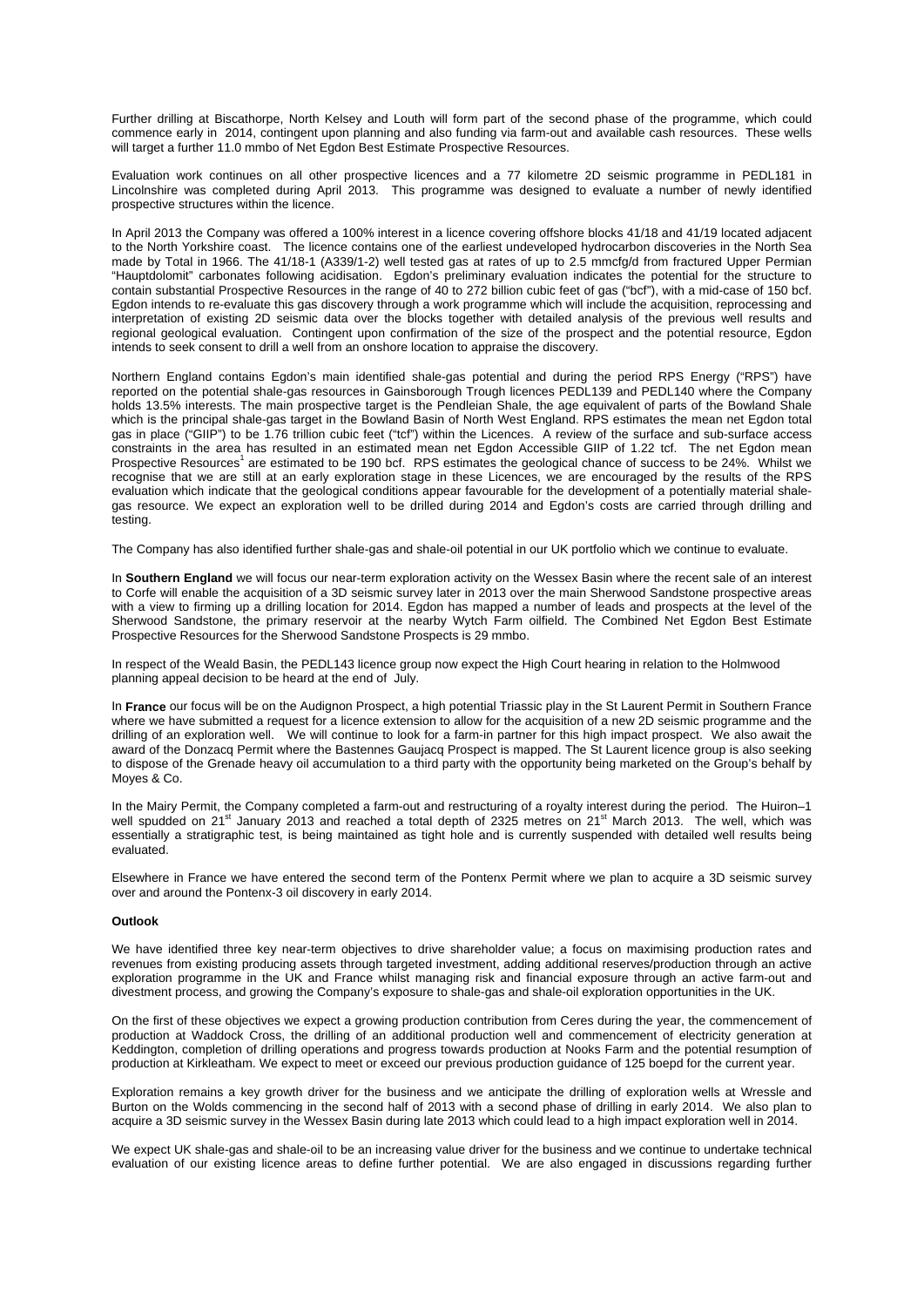opportunities and have identified areas for possible application in the  $14<sup>th</sup>$  UK Onshore Licensing Round. We now expect drilling on our key Gainsborough Trough licences to be undertaken during 2014.

We will continue to manage our cash carefully and match our activity with available resources, bolstered where possible through farm-outs and disposals of non-core assets as we look to focus on fewer higher potential projects. We remain confident in the quality of our assets and their ability to deliver shareholder value in the short to medium term.

Philip Stephens Chairman 29 April 2013

*Note1 Any development would have to take into account permitting, legal issues, environmental issues and availability of project finance, but RPS has not made a risk assessment of these factors. In addition RPS has made the assumption that adequate numbers of rigs and hydraulic fracturing units will be available to drill and complete the large number of horizontal wells which would be required to fully develop the mean Prospective Resources estimated by RPS.*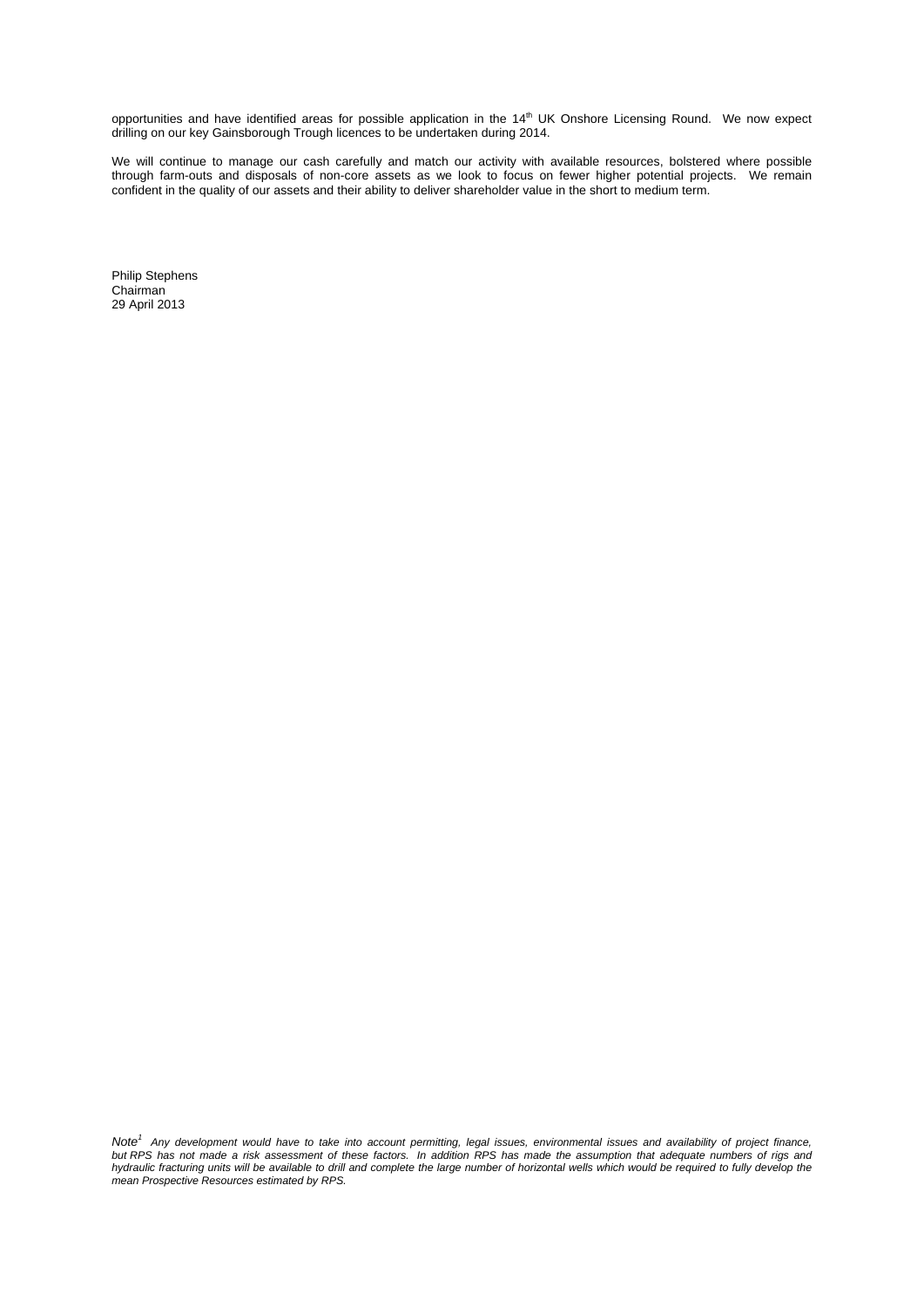## **EGDON RESOURCES PLC CONSOLIDATED STATEMENT OF COMPREHENSIVE INCOME**

*For the six months ended 31 January 2013*

|                                                                                                     | <b>Unaudited</b><br><b>Six months</b><br>ended<br>$31 - Jan-13$<br>£'000 | Unaudited<br>Six months<br>ended<br>31-Jan-12<br>£'000 | Audited<br>Year<br>ended<br>31-Jul-12<br>£'000 |
|-----------------------------------------------------------------------------------------------------|--------------------------------------------------------------------------|--------------------------------------------------------|------------------------------------------------|
| <b>Continuing operations</b>                                                                        |                                                                          |                                                        |                                                |
| Revenue                                                                                             | 1,643                                                                    | 1,554                                                  | 2,614                                          |
| Cost of sales - exploration costs written off and pre-licence costs, including<br>impairment charge | (44)                                                                     | (1,054)                                                | (3,240)                                        |
| Cost of sales - other                                                                               | (1, 250)                                                                 | (1,034)                                                | (1,908)                                        |
| <b>Total cost of sales</b>                                                                          | (1, 294)                                                                 | (2,088)                                                | (5, 148)                                       |
| Gross profit/(loss)                                                                                 | 349                                                                      | (534)                                                  | (2,534)                                        |
| Administrative expenses                                                                             | (559)                                                                    | (315)                                                  | (763)                                          |
| Other operating income                                                                              | 45                                                                       | 65                                                     | 126                                            |
| Exceptional item - negative goodwill arising on acquisition                                         |                                                                          |                                                        | 406                                            |
| Profit on disposal of property, plant & equipment                                                   |                                                                          | 21                                                     |                                                |
|                                                                                                     | (165)                                                                    | (763)                                                  | (2,765)                                        |
| Finance income                                                                                      | $\mathbf{2}$                                                             | 5                                                      | 8                                              |
| Finance costs                                                                                       | (65)                                                                     | (67)                                                   | (134)                                          |
| Loss before taxation                                                                                | (228)                                                                    | (825)                                                  | (2,891)                                        |
| Taxation                                                                                            |                                                                          |                                                        |                                                |
| Loss for the period                                                                                 | (228)                                                                    | (825)                                                  | (2,891)                                        |
| Other comprehensive income for the period                                                           |                                                                          |                                                        |                                                |
| Total comprehensive income for the period attributable to equity<br>holders of the parent           | (228)                                                                    | (825)                                                  | (2,891)                                        |
| Loss per share - note 2                                                                             |                                                                          |                                                        |                                                |
| Basic loss per share                                                                                | (0.17)p                                                                  | (0.63)p                                                | (2.21)p                                        |
| Diluted loss per share                                                                              | (0.17)p                                                                  | (0.63)p                                                | (2.21)p                                        |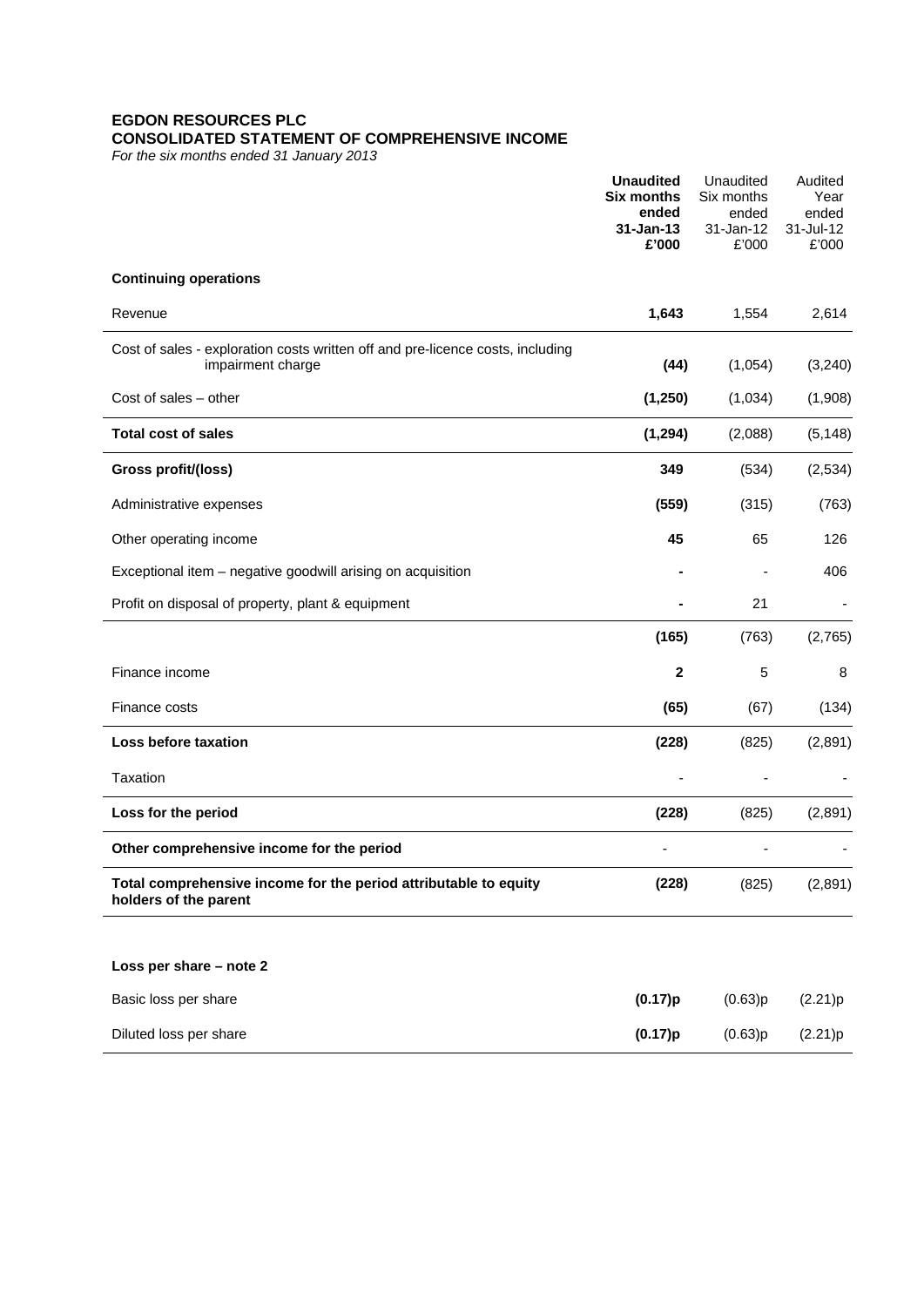## **EGDON RESOURCES PLC**

## **CONSOLIDATED STATEMENT OF FINANCIAL POSITION**

*As at 31 January 2013*

|                                              | Notes                   | <b>Unaudited</b><br>$31 - Jan-13$<br>£'000 | Unaudited<br>31-Jan-12<br>£'000 | Audited<br>31-Jul-12<br>£'000 |
|----------------------------------------------|-------------------------|--------------------------------------------|---------------------------------|-------------------------------|
| <b>Non-current assets</b>                    |                         |                                            |                                 |                               |
| Intangible assets                            |                         | 7,830                                      | 7,957                           | 8,281                         |
| Property, plant and equipment                |                         | 8,565                                      | 9,366                           | 7,920                         |
| <b>Total non-current assets</b>              |                         | 16,395                                     | 17,323                          | 16,201                        |
| <b>Current assets</b>                        |                         |                                            |                                 |                               |
| Inventory                                    |                         |                                            |                                 | 33                            |
| Trade and other receivables                  |                         | 1,730                                      | 1,416                           | 860                           |
| Available for sale financial assets          |                         | 50                                         | 50                              | 50                            |
| Cash and cash equivalents                    | 3                       | 2,119                                      | 4,288                           | 3,331                         |
| <b>Total current assets</b>                  |                         | 3,899                                      | 5,754                           | 4,274                         |
| <b>Current liabilities</b>                   |                         |                                            |                                 |                               |
| Trade and other payables                     |                         | (1,021)                                    | (1,803)                         | (1,092)                       |
| Short term borrowings                        |                         | (1,000)                                    | (1,024)                         | (1,017)                       |
| <b>Total current liabilties</b>              |                         | (2,021)                                    | (2,827)                         | (2, 109)                      |
| <b>Net current assets</b>                    |                         | 1,878                                      | 2,927                           | 2,165                         |
| <b>Total assets less current liabilities</b> |                         | 18,273                                     | 20,250                          | 18,366                        |
| <b>Non-current liabilities</b>               |                         |                                            |                                 |                               |
| Provisions                                   |                         | (1,008)                                    | (890)                           | (946)                         |
| <b>Net assets</b>                            |                         | 17,265                                     | 19,360                          | 17,420                        |
| <b>Equity</b>                                |                         |                                            |                                 |                               |
| Share capital                                | $\overline{\mathbf{4}}$ | 13,279                                     | 13,097                          | 13,219                        |
| Share premium                                |                         | 1,379                                      | 1,375                           | 1,375                         |
| Share based payment reserve                  |                         | 110                                        | 109                             | 113                           |
| Retained earnings                            |                         | 2,497                                      | 4,779                           | 2,713                         |
|                                              |                         | 17,265                                     | 19,360                          | 17,420                        |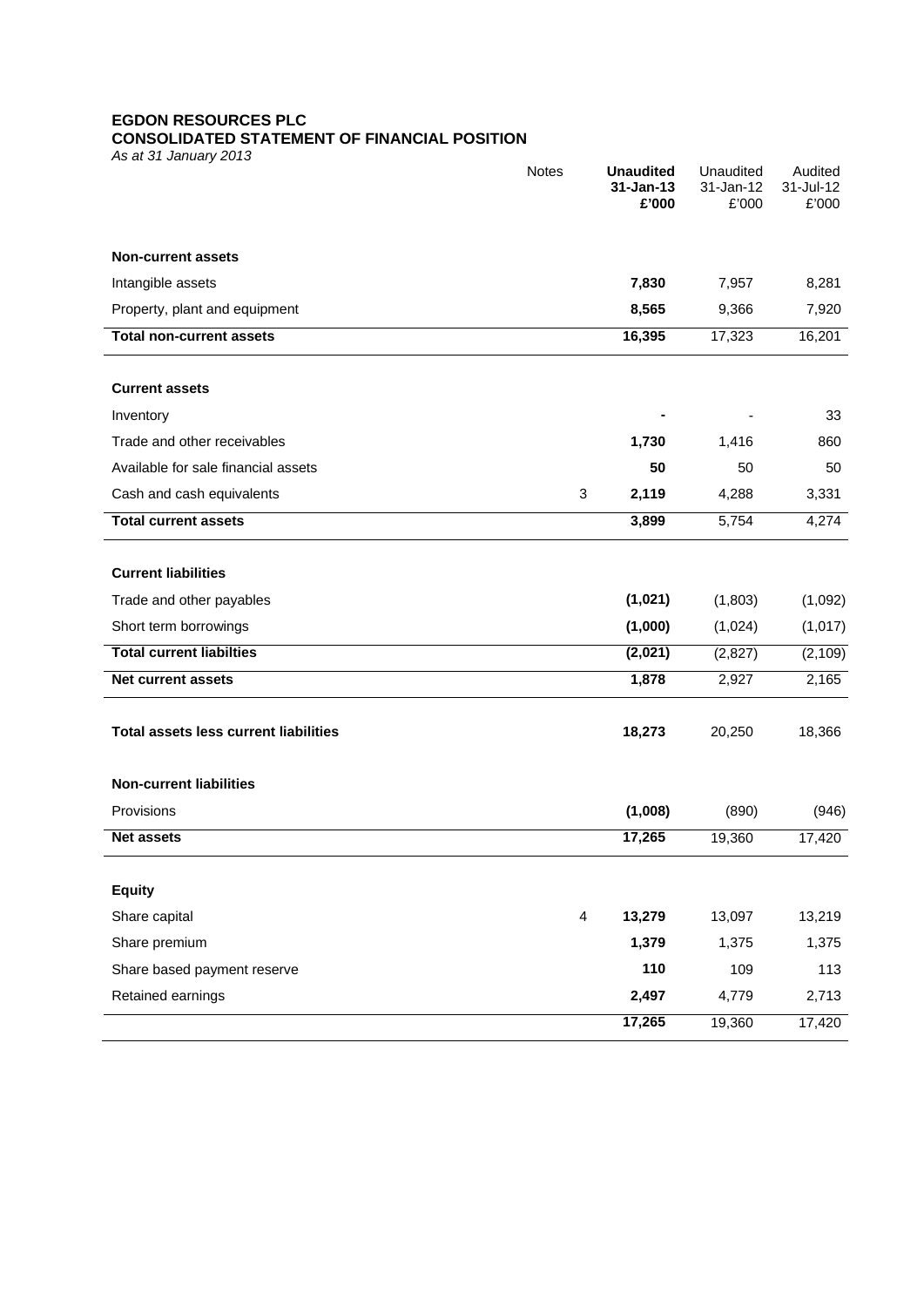# **EGDON RESOURCES PLC**

# **CONSOLIDATED STATEMENT OF CASH FLOWS**

*For the six months ended 31 January 2013*

|                                                                       | <b>Unaudited</b><br><b>Six months</b><br>ended<br>$31 - Jan-13$<br>£'000 | Unaudited<br>Six months<br>ended<br>31-Jan-12<br>£'000 | Audited<br>Year<br>ended<br>31-Jul-12<br>£'000 |
|-----------------------------------------------------------------------|--------------------------------------------------------------------------|--------------------------------------------------------|------------------------------------------------|
| Cash flows from operating activities                                  |                                                                          |                                                        |                                                |
| Loss before tax                                                       | (228)                                                                    | (825)                                                  | (2,891)                                        |
| Adjustments for:                                                      |                                                                          |                                                        |                                                |
| Depreciation and impairment of fixed assets                           | 582                                                                      | 1,341                                                  | 3,616                                          |
| Exploration costs written off                                         | 23                                                                       |                                                        | 34                                             |
| Gain on disposal of property, plant and equipment                     |                                                                          | (21)                                                   | (21)                                           |
| Negative goodwill arising on acquisition                              |                                                                          |                                                        | (406)                                          |
| (Increase)/decrease in trade and other receivables                    | (869)                                                                    | 591                                                    | 1,148                                          |
| Decrease/(increase) in inventory                                      | 33                                                                       | 10                                                     | (23)                                           |
| (Decrease)/increase in trade and other payables                       | (76)                                                                     | 115                                                    | (672)                                          |
| Movement in provisions                                                | (5)                                                                      | (8)                                                    | (50)                                           |
| Finance costs                                                         | 65                                                                       | 67                                                     | 134                                            |
| Finance income                                                        | (2)                                                                      | (5)                                                    | (8)                                            |
| Share based remuneration charge                                       | 9                                                                        | 5                                                      | 9                                              |
| Cash flow (used in)/generated from operations                         | (468)                                                                    | 1,270                                                  | 870                                            |
| Interest paid                                                         | (50)                                                                     | (50)                                                   | (103)                                          |
| Net cash flow (used in)/generated from operating activities           | (518)                                                                    | 1,220                                                  | 767                                            |
| <b>Investing activities</b><br>Financial income                       | 2                                                                        | 5                                                      | 8                                              |
| Purchase of exploration and evaluation assets                         | (479)                                                                    | (1,246)                                                | (1,755)                                        |
| Purchase of property, plant and equipment                             | (206)                                                                    | (71)                                                   | (99)                                           |
| Revenues from oil well testing                                        |                                                                          | 91                                                     | 123                                            |
| Proceeds from sale of intangible assets                               |                                                                          | 100                                                    | 100                                            |
| Proceeds from sale of property, plant and equipment                   |                                                                          | 500                                                    | 512                                            |
| Net cash flow used in capital expenditure and financial<br>investment | (683)                                                                    | (621)                                                  | (1, 111)                                       |
| <b>Financing activities</b><br>Issue of shares                        |                                                                          | 11                                                     | 11                                             |
| Repayment of borrowings                                               | (11)                                                                     | (13)                                                   | (27)                                           |
| Net cash flow used in financing                                       | (11)                                                                     | (2)                                                    | (16)                                           |
| Net (decrease)/increase in cash and cash equivalents                  | (1, 212)                                                                 | 597                                                    | (360)                                          |
| Cash and cash equivalents at the start of the period                  | 3,331                                                                    | 3,691                                                  | 3,691                                          |
| Cash and cash equivalents at the end of the period                    | 2,119                                                                    | 4,288                                                  | 3,331                                          |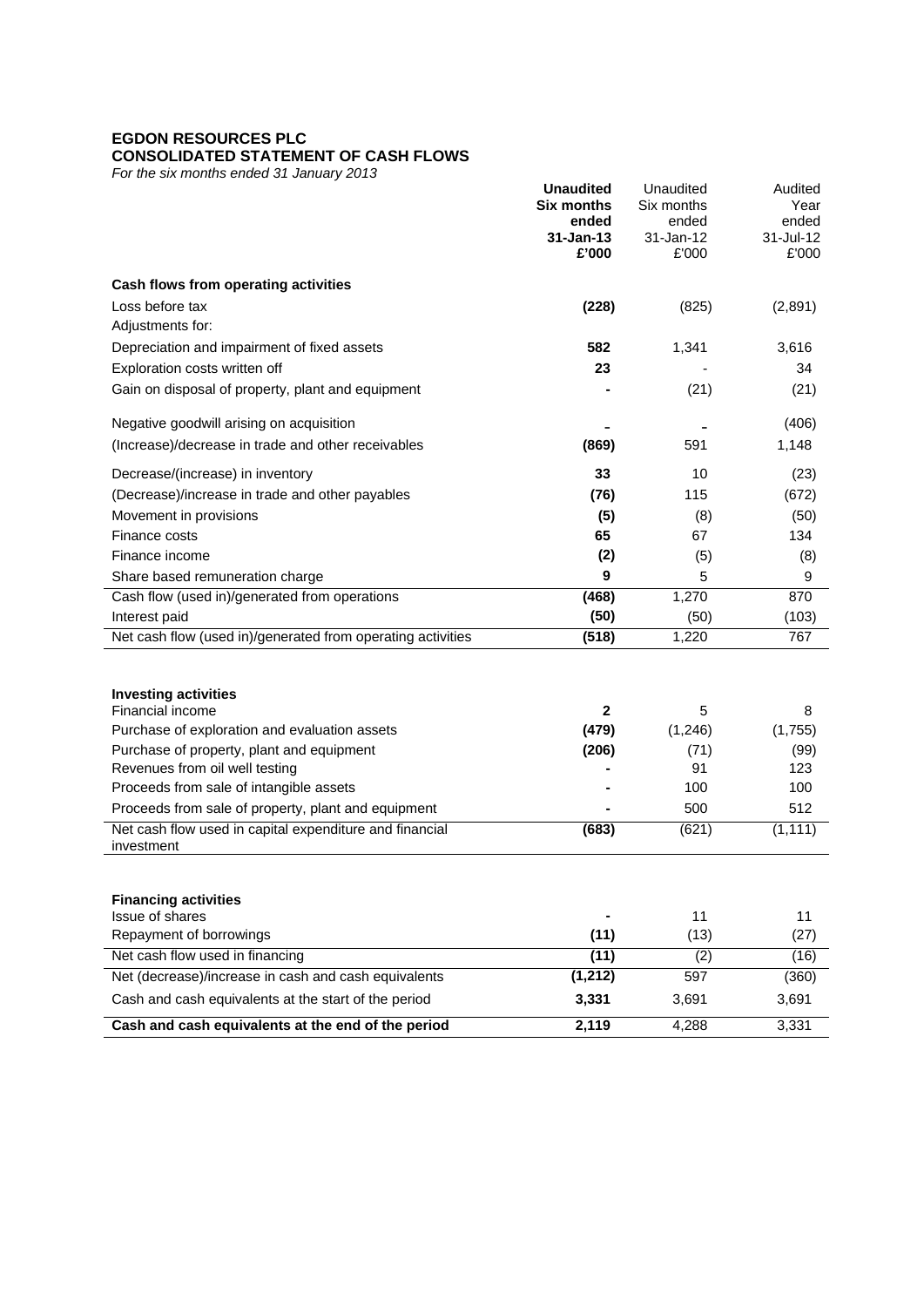# **EGDON RESOURCES PLC CONSOLIDATED STATEMENT OF CHANGES IN EQUITY**

*For the six months ended 31 January 2013* 

|                                              |                  |                  | Share<br>based     |                          |         |
|----------------------------------------------|------------------|------------------|--------------------|--------------------------|---------|
|                                              | Share<br>capital | Share<br>premium | payment<br>reserve | Retained<br>earnings     | Equity  |
|                                              | £'000            | £'000            | £'000              | £'000                    | £'000   |
| Balance as at 1 August 2011                  | 13,087           | 1,374            | 107                | 5,601                    | 20,169  |
| Total comprehensive income for the period    |                  |                  |                    | (825)                    | (825)   |
| Issue of ordinary shares (October 2011)      | 10               | 1                |                    | $\overline{\phantom{a}}$ | 11      |
| Transfer of share option charge on exercise  |                  |                  | (3)                | 3                        |         |
| Share option charge                          |                  |                  | 5                  |                          | 5       |
| Balance as at 31 January 2012                | 13,097           | 1,375            | 109                | 4,779                    | 19,360  |
| Total comprehensive income for the period    |                  |                  |                    | (2,066)                  | (2,066) |
| Issue of ordinary shares (July 2012)         | 122              |                  |                    |                          | 122     |
| Share option charge                          |                  |                  | 4                  |                          | 4       |
| Balance as at 31 July 2012                   | 13,219           | 1,375            | 113                | 2,713                    | 17,420  |
| Total comprehensive income for the<br>period |                  |                  |                    | (228)                    | (228)   |
| Issue of ordinary shares (January 2013)      | 60               | 4                |                    |                          | 64      |
| Transfer of share option charge on lapse     |                  |                  | (12)               | 12                       |         |
| Share option charge                          |                  |                  | 9                  |                          | 9       |
|                                              |                  |                  |                    |                          |         |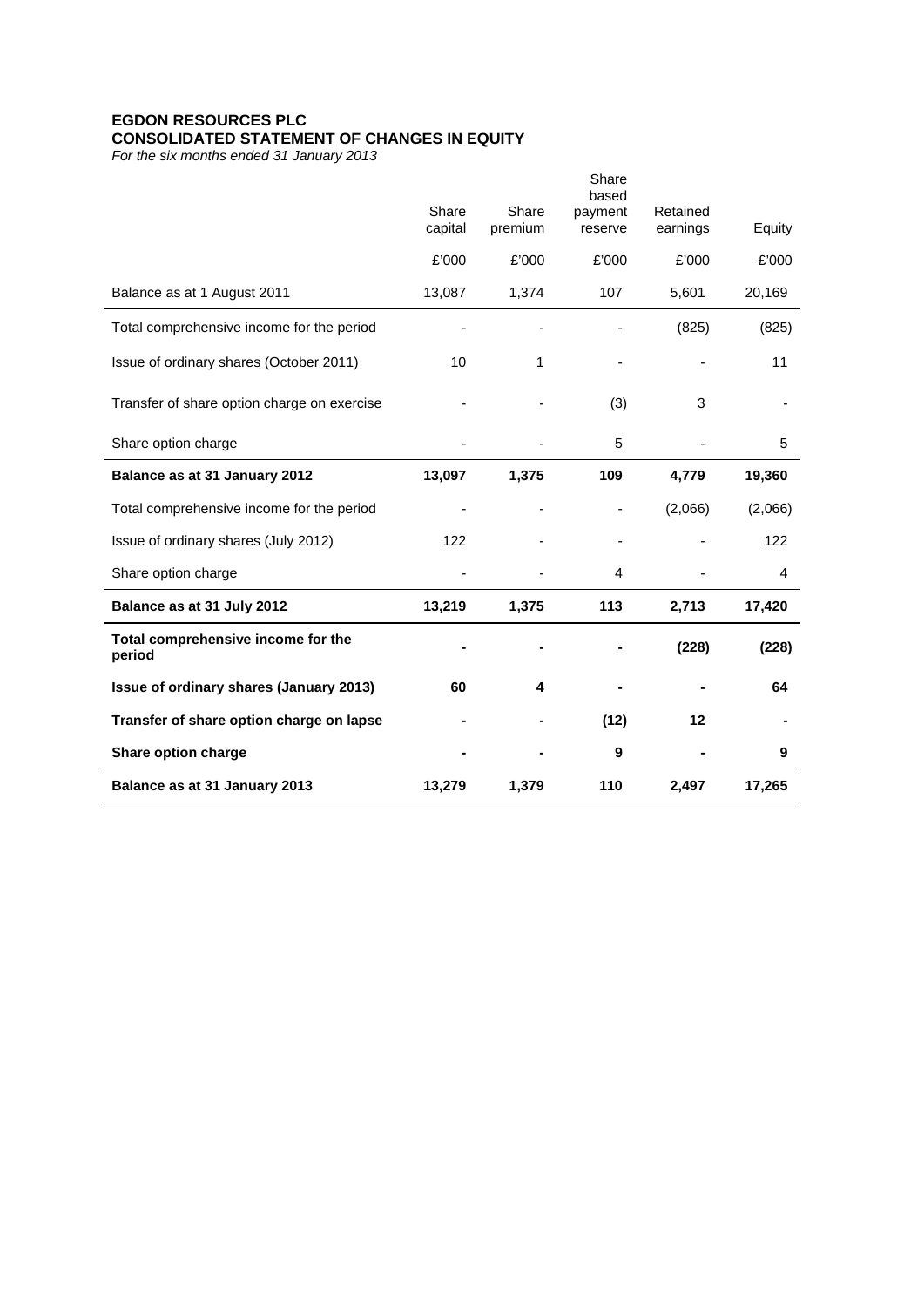### **1. General information**

Egdon Resources plc ('the Company' and ultimate parent of the Group) is a public limited company listed on the AIM market of the London Stock Exchange plc (AIM) and incorporated in England. The registered office is The Wheat House, 98 High Street, Odiham, Hampshire, RG29 1LP.

This interim report was authorised for issue by the Directors on the 26 April 2013.

### **Basis of preparation**

The financial information set out in this interim report has been prepared using accounting policies consistent with International Financial Reporting Standards as adopted for use in the European Union. IFRS is subject to amendment and interpretation by the International Accounting Standards Board (IASB) and the IFRS Interpretations Committee and there is an ongoing process of review and endorsement by the European Union. The financial information has been prepared on the basis of IFRS that the Directors expect to be adopted by the European Union and applicable as at 31 July 2013.

### **Non-statutory accounts**

The financial information set out in this interim report does not constitute the Group's statutory accounts for that period within the meaning of Section 434 of the Companies Act 2006. The statutory accounts for the year ended 31 July 2012 have been delivered to the Registrar of Companies. The auditors reported on those accounts; their report was unqualified, did not contain a statement under either Section 498 (2) or Section 498 (3) of the Companies Act 2006 and did not include references to any matters to which the auditor drew attention by way of emphasis.

The financial information for the 6 months ended 31 January 2013 and 31 January 2012 is unaudited.

### **Accounting policies**

The condensed financial statements have been prepared under the historical cost convention, except for the inclusion of financial instruments at fair value.

The same accounting policies, presentation and methods of computation are followed in these condensed financial statements as were applied in preparation of the Group's financial statements for the year ended 31 July 2012.

The Directors have reviewed the budget, projected cash flows, considered committed expenditure and based on this review are confident that the Group will have adequate financial resources to continue in existence for the foreseeable future. Consequently the Directors consider it appropriate to prepare the financial information on the going concern basis.

### **2. Loss per share**

|                | <b>Unaudited</b>       | Unaudited        | Audited    |
|----------------|------------------------|------------------|------------|
|                | <b>Six months</b>      | Six months ended | Year ended |
|                | ended<br>$31 - Jan-13$ | 31-Jan-12<br>р   | 31-Jul-12  |
|                | р                      |                  | p          |
| Basic          | (0.17)                 | (0.63)           | (2.21)     |
| <b>Diluted</b> | (0.17)                 | (0.63)           | (2.21)     |

The basic loss per share has been calculated on the loss on ordinary activities after taxation of £0.228m (January 2012: £0.825m; July 2012: £2.891m) divided by the weighted average number of ordinary shares in issue of 132,214,980 (January 2012: 130,935,761, July 2012: 130,965,660).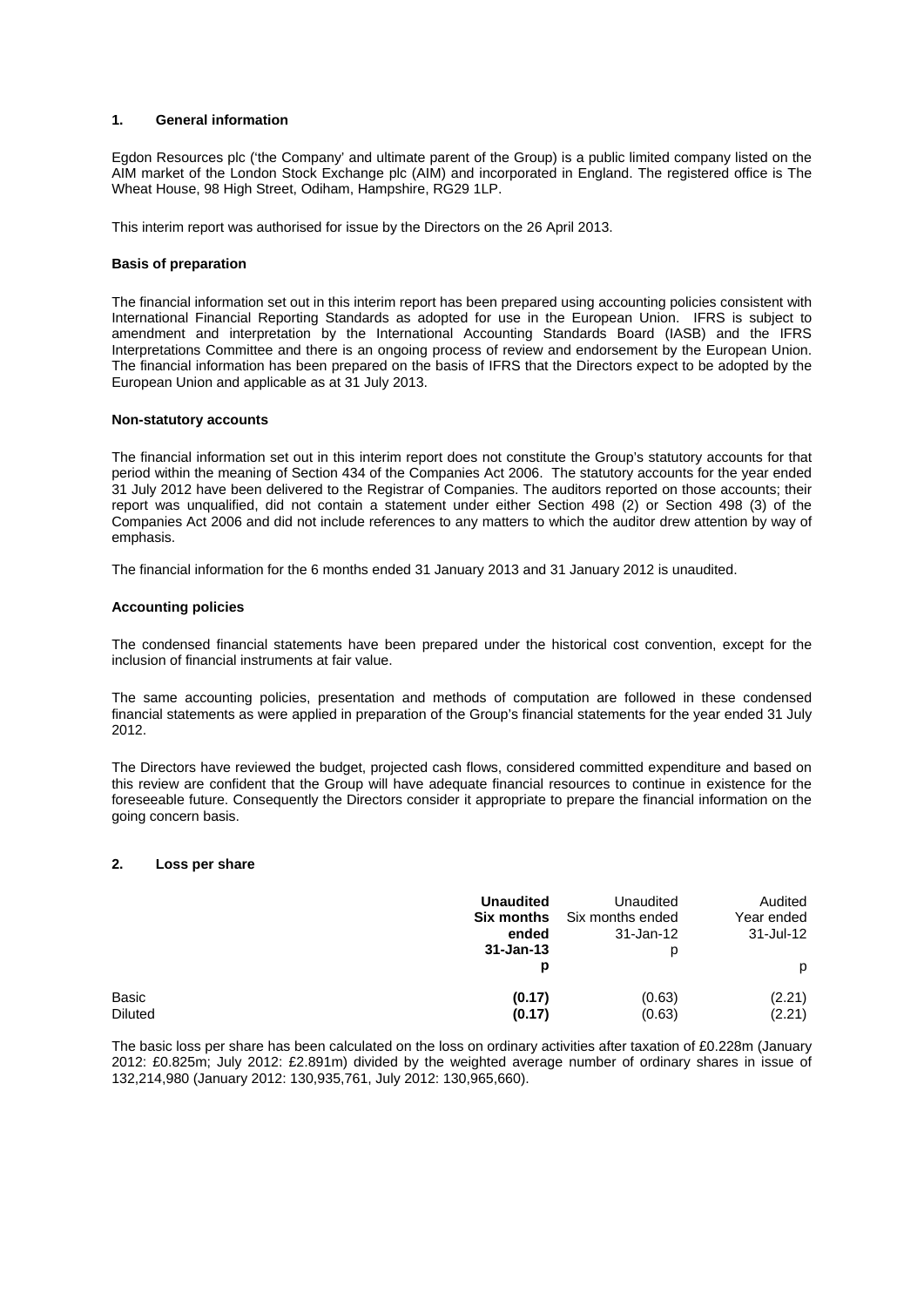No diluted loss per share is presented as a loss was incurred and the share options in issue would, therefore, be anti-dilutive.

### **3. Cash and Cash Equivalents**

|                                         | <b>Unaudited</b><br>$31 - Jan-13$<br>£'000 | Unaudited<br>31-Jan-12<br>£'000 | Audited<br>31-Jul-12<br>£'000 |
|-----------------------------------------|--------------------------------------------|---------------------------------|-------------------------------|
| Cash at bank at floating interest rates | 1,520                                      | 3,445                           | 2,906                         |
| Restricted cash at bank                 | 205                                        | 296                             | 205                           |
| Other cash at bank                      | 394                                        | 547                             | 220                           |
|                                         | 2,119                                      | 4,288                           | 3,331                         |

Cash at bank at floating interest rates consisted of money market deposits which earn interest at rates set in advance for periods up to three months by reference to Sterling LIBOR. Restricted cash at bank represents amounts lodged in support of guarantee commitments, earning interest at short term rates based on Sterling LIBOR.

### **4. Share capital**

On 25 January 2013, 595,207 10p Ordinary Shares with a fair value of £62,794 were issued as partial consideration for the reduction of the Overriding Royalty burden in respect of the Mairy Permit from 4.5% of Egdon's pre-farm-out interest of 50% to 4.5% of the post-farmout interest of 15%.

The nominal value of the shares issued is £59,521 and the premium on issue is £3,273.

### **5. Post balance sheet events**

### Farm-out of interest in PEDL201

On 19 February 2013, Egdon farmed-out a 5% interest in PEDL201 to Union Jack Oil plc ("Union Jack"). Union Jack will pay 10% of the cost of the Burton on the Wolds-1 exploration well to earn a 5% interest from Egdon.

### Farm-out of interest in PEDL253 and PED241 and farm-out options

On 5 March 2013, Egdon farmed-out part of its interest in PEDL253 to Union Jack. Union Jack will earn a 6% interest from Egdon in return for paying 12% of the cost of the planned Biscathorpe-2 exploration well.

As part of the same agreement, Egdon farmed-out 10% of its interest in PEDL241 to Union Jack. Union Jack will pay 20% of the cost of the North Kelsey well to earn a 10% interest in PEDL241 from Egdon. In addition, Egdon and Union Jack have signed a Letter of Intent which if converted into a binding agreement would result in a second farm-in agreement for a further 5% interest in PEDL241 on the same relative terms. The Letter of Intent will expire on 31 July 2013. The Letter of Intent also outlines a farm-out of a 10% participating interest in PEDL005R to Union Jack, limited to the part block that contains the North Somercotes prospect, in return for Union Jack paying 20% of the well costs. The Letter of Intent will expire on 31 July 2013.

### Sale of interests in PL090 and PEDL237 and Earn-in arrangements

On 27 March 2013, Egdon agreed the sale of a 12.5% interest in licences PL090 and PEDL237 to Corfe Energy Limited ("Corfe") for a cash consideration of £500,000. The Waddock Cross field development area in PL090 is excluded from the transaction.

In addition, under the terms of an Earn-In Agreement, Egdon will be able to earn back a 6.25% interest in both licences from Corfe by paying 12.5% of the costs up to a combined maximum of £500,000.

## Award of licence offshore blocks 41/18 and 41/19

On 3 April 2013, as a result of the  $26<sup>th</sup>$  Seaward Licensing Round Egdon was awarded a licence covering blocks 41/18 and 41/19 offshore North Yorkshire.